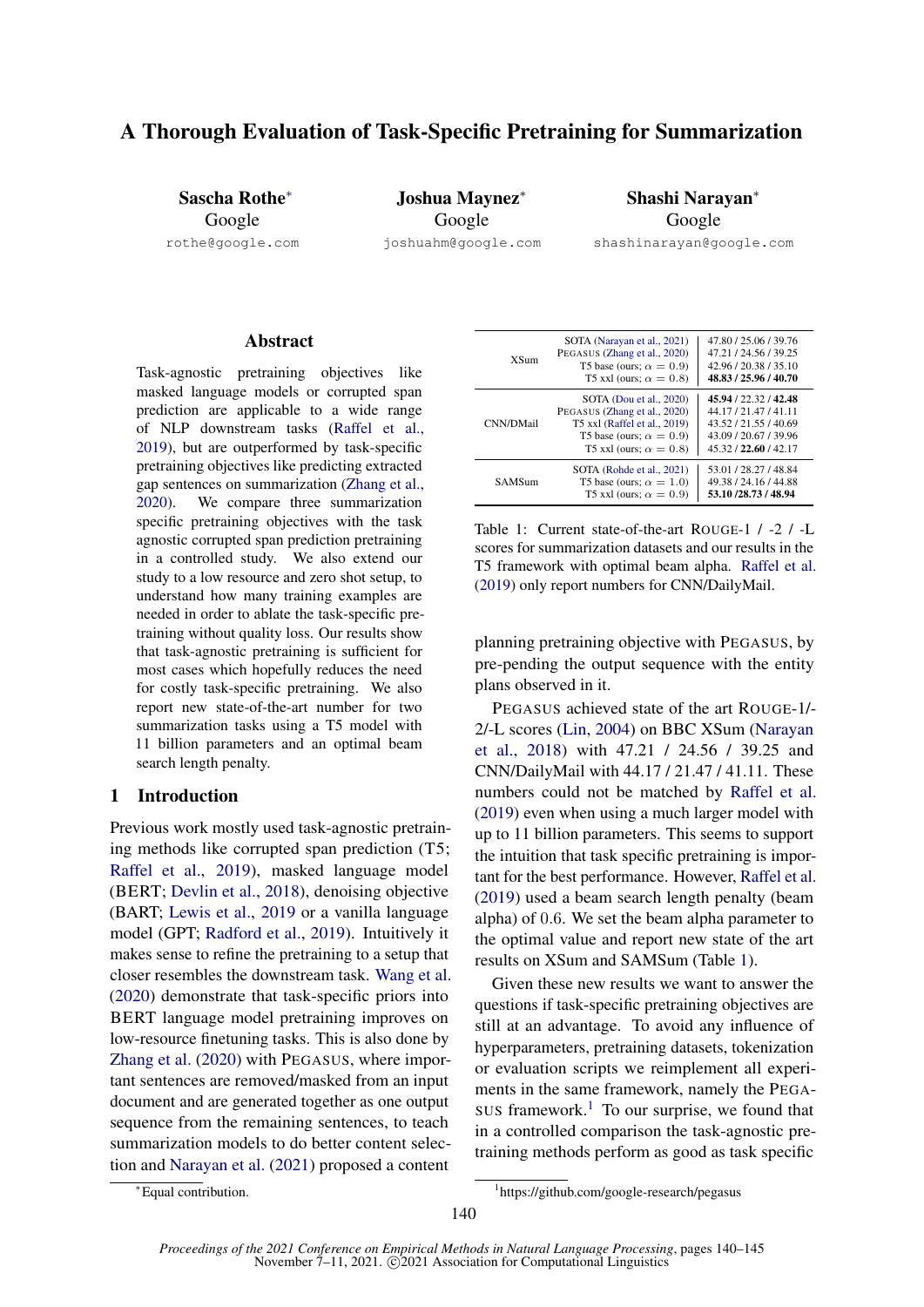pretraining methods for large finetuning setups. We further extend our study to a low resource and zero shot setup, to understand how many training examples are needed in order to ablate the task specific pretraining without quality loss. And finally we want to see if our findings also translate to other text generation tasks. We therefore pretrain a model with corrupted text and evaluate it on grammatical error correction.

### 2 Pretraining Models

We use a transformer architecture [\(Vaswani et al.,](#page-5-2) [2017\)](#page-5-2) with 12 hidden layers, a hidden size of 768, filter size 3072 and 12 attention heads, with a total of 223M parameters. All models are pretrained for 1.5 million steps on the C4 corpus [\(Raffel](#page-4-0) [et al.,](#page-4-0) [2019\)](#page-4-0) with a batch size of 16, Adafactor [\(Shazeer and Stern,](#page-5-3) [2018\)](#page-5-3), a learning rate of 0.01, and maximum input-output lengths of 512 and 256, in the PEGASUS framework. If not mentioned otherwise we do not perform any hyperparameter tuning but use the best performing hyperparameters founded by [Zhang et al.](#page-5-0) [\(2020\)](#page-5-0). We do not explore a pretraining plus prefinetuning setup in this paper [\(Aghajanyan et al.,](#page-4-9) [2021\)](#page-4-9).

We now briefly explain the task-agnostic objective of corrupted span prediction and two taskspecific objectives, salient sentence selection for summarization and text corruption for grammar error correction. Additionally, we also experimented with the objectives of masking and predicting random and lead sentences.

Corrupted Span Prediction (T5) This pretraining objective is based on a span-prediction task, an adaptation of masked-language objective for autoregressive seq2seq models. As in BERT, we mask out 15% of the input text. We allow masking on continuous spans of lengths 1, 2, 3, 4 and 5 with probabilities 0.1, 0.2, 0.4, 0.2, 0.1, respectively. An example of span prediction:

Input: This is an [x] sentence [y] words. Target: [x] example [y] with eight

Mask Salient Sentence (PEGASUS) We follow [Zhang et al.](#page-5-0) [\(2020\)](#page-5-0) to select and mask whole sentences from documents. The concatenated gapsentences can be seen as a pseudo-summary and will serve as targets. To more closely approximate a summary, sentences that appear to be important/principal to the document are selected. As a

proxy for importance ROUGE-1 F1 score between the sentence and the rest of the document is used.

Mask Random Sentence (MRNDS) We also pretrain a model with randomly select sentences as gap-sentences. This can be seen as a sentence level version of the masked language model [\(De](#page-4-1)[vlin et al.,](#page-4-1) [2018\)](#page-4-1), a version of T5 that generates whole sentences or as a simplification of PEGASUS where the content selection aspect is missing.

Mask Lead Sentence (MLEADS) In this setup we pretrain a model with the first  $m$  sentences of a document as gap-sentences. This is motivated by the fact that for some text snippets, for example news, the most important information comes at the beginning of a paragraph. This is a natural setup for summarization since it is known that lead-sentences are a good baseline to compare summarization models against.

Text Corruption (TEXTCOR) Analogous to PEGASUS for summarization we pretrain a task specific model for grammatical error correction. To create pairs of broken and correct text snippets we corrupt each sentence using a combination of the following operations: a) drop tokens b) swap tokens c) insert tokens d) replace tokens e) drop characters f) swap characters g) insert characters h) lower-case a word i) upper-case the first character of a word. We limited our self to the fore mentioned purely unsupervised corruption techniques and do not use more sophisticated methods like replacing words with common misspellings as done by [Náplava and Straka](#page-4-10) [\(2019\)](#page-4-10).

## 3 Finetuning Experiments

All our experiments are done in the PEGASUS framework. We validate that the numbers are roughly identical with a comparable setup in T5.<sup>[2](#page-1-0)</sup> For this, numbers in Table [1](#page-0-0) labeled *T5 base ours* should match numbers in Table [2](#page-2-0) labeled *T5 Full*. Both experiments correspond to the same model size conducted in different frameworks.

Datasets and Eval Metrics We measure the performance on three commonly used summarization benchmarks, namely CNN/DailyMail [\(Hermann](#page-4-11) [et al.,](#page-4-11) [2015\)](#page-4-11), BBC XSum, [\(Narayan et al.,](#page-4-8) [2018\)](#page-4-8) and SAMSum [\(Gliwa et al.,](#page-4-12) [2019\)](#page-4-12) using ROUGE-1,

<span id="page-1-0"></span><sup>2</sup> https://github.com/google-research/text-to-text-transfertransformer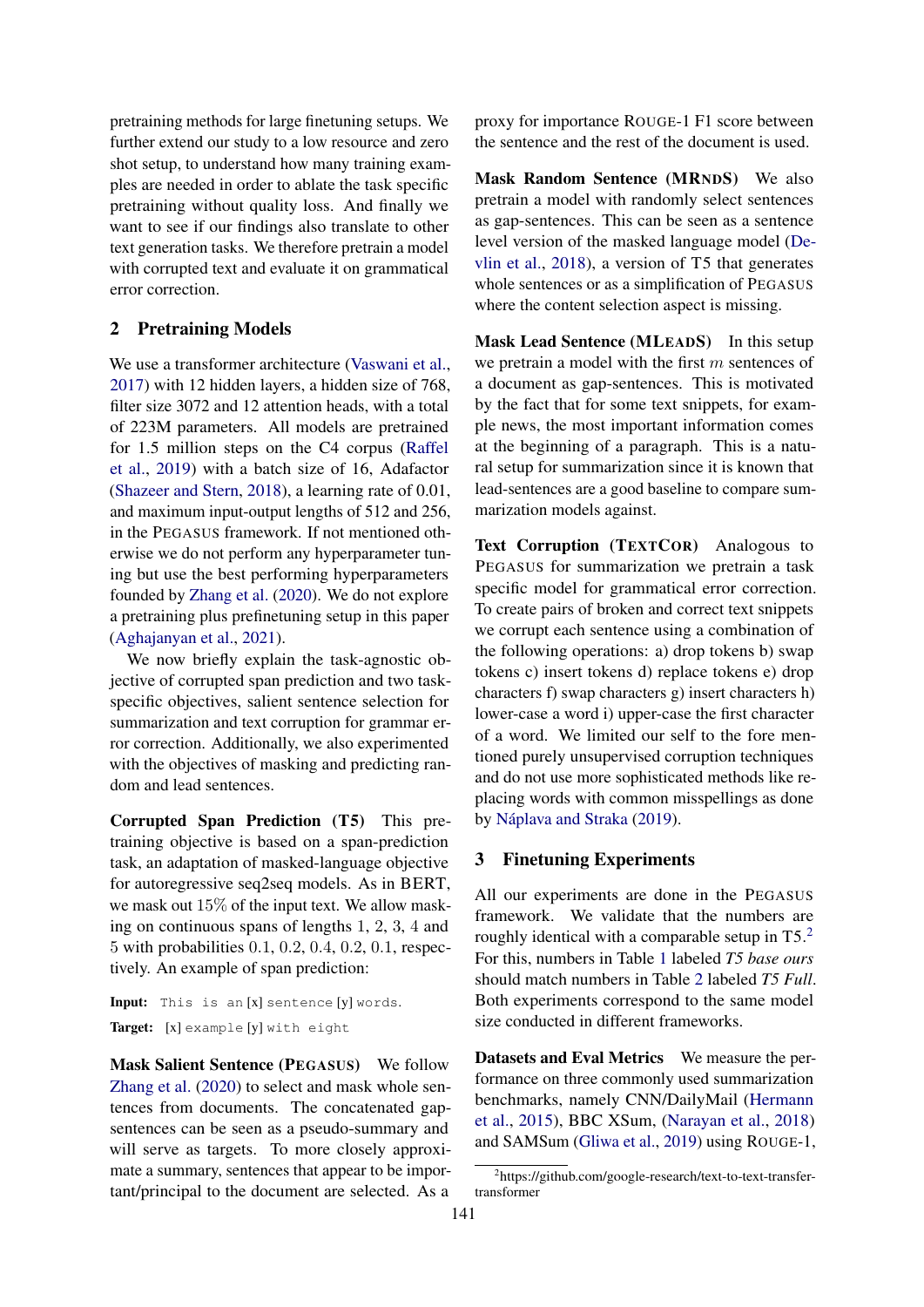<span id="page-2-0"></span>

|                                                              | $\Omega$                                                                                                    | 10                                                                                                 | 100                                                                                                         | 1000                                                                                               | 10000                                                                                            | Full                                                                                             |  |  |  |  |
|--------------------------------------------------------------|-------------------------------------------------------------------------------------------------------------|----------------------------------------------------------------------------------------------------|-------------------------------------------------------------------------------------------------------------|----------------------------------------------------------------------------------------------------|--------------------------------------------------------------------------------------------------|--------------------------------------------------------------------------------------------------|--|--|--|--|
|                                                              | XSum (Lead-1: 16.30 / 01.61 / 11.95)                                                                        |                                                                                                    |                                                                                                             |                                                                                                    |                                                                                                  |                                                                                                  |  |  |  |  |
| <b>MRNDS</b><br><b>MLEADS</b><br>PEGASUS                     | $T5$   13.57 / 03.50 / 11.10 $*$<br>19.01 / 02.81 / 14.53<br>19.35 / 02.60 / 14.76<br>19.04 / 03.05 / 13.76 | 26.49 / 08.15 / 20.92<br>19.80 / 03.37 / 15.12<br>24.14 / 06.32 / 18.99<br>23.45 / 06.05 / 17.90   | 34.87 / 13.08 / 27.50<br>31.11 / 10.88 / 24.92<br>34.38 / 13.05 / 27.85<br>33.77 / 12.95 / 27.16            | 37.07 / 15.22 / 29.87<br>38.13/16.19/30.93<br>38.00 / 16.09 / 30.89<br>38.26 / 16.46 / 31.02       | 39.91 / 17.61 / 32.46<br>40.59 / 18.33 / 33.15<br>39.80 / 17.63 / 32.30<br>41.06 / 18.65 / 33.54 | 44.34 / 22.01 / 36.65<br>43.85 / 21.65 / 36.29<br>43.38 / 21.26 / 35.81<br>44.15 / 21.87 / 36.58 |  |  |  |  |
|                                                              | CNN/DailyMail (Lead-3: 39.60 / 17.70 / 36.20)                                                               |                                                                                                    |                                                                                                             |                                                                                                    |                                                                                                  |                                                                                                  |  |  |  |  |
| T51<br><b>MRNDS</b><br><b>MLEADS</b><br>PEGASUS <sup>1</sup> | 13.84 / 04.37 / 12.53 $*$<br>32.86 / 12.40 / 29.57<br>39.68 / 17.82 / 36.07<br>34.11 / 13.35 / 29.86        | 24.00 / 09.13 / 22.08<br>35.30 / 14.35 / 31.81<br>39.68 / 17.82 / 36.07 °<br>33.75 / 13.76 / 29.70 | 31.88 / 13.99 / 29.55<br>35.53 / 15.65 / 32.53<br>39.68 / 17.82 / 36.07 $^{\circ}$<br>34.37 / 15.05 / 30.97 | 35.90 / 16.58 / 33.31<br>38.06 / 17.44 / 34.94<br>39.68 / 17.82 / 36.07 °<br>37.09 / 17.39 / 34.09 | 39.84 / 18.75 / 36.99<br>41.16 / 19.12 / 38.09<br>40.45 / 18.79 / 37.48<br>40.41 / 19.12 / 37.43 | 43.59 / 21.42 / 40.56<br>43.59 / 21.18 / 40.40<br>43.18 / 20.83 / 40.07<br>43.53 / 21.15 / 40.35 |  |  |  |  |
|                                                              | SAMSum (Lead-5: 31.94 / 09.91 / 27.03)                                                                      |                                                                                                    |                                                                                                             |                                                                                                    |                                                                                                  |                                                                                                  |  |  |  |  |
| <b>MRNDS</b><br><b>MLEADS</b><br>PEGASUS <sup>1</sup>        | $T5$   04.00 / 00.65 / 03.75 $*$<br>26.90 / 07.63 / 24.79<br>29.86 / 08.59 / 26.43<br>22.78 / 05.80 / 20.60 | 33.76 / 11.30 / 29.43<br>31.03 / 10.25 / 27.94<br>33.75 / 10.97 / 29.83<br>29.76 / 09.83 / 26.61   | 41.28 / 16.51 / 37.04<br>42.12/18.06/38.22<br>39.02 / 15.10 / 34.89<br>38.94 / 15.62 / 34.77                | 46.18 / 21.44 / 41.59<br>47.25 / 21.39 / 42.20<br>45.18 / 20.11 / 40.10<br>46.45 / 21.15 / 41.29   | 50.16 / 26.36 / 45.83<br>50.19 / 25.74 / 45.96<br>49.15 / 24.65 / 44.58<br>50.15 / 25.98 / 45.80 | 50.96 / 27.02 / 46.56<br>50.54 / 25.98 / 46.45<br>49.84 / 25.72 / 45.56<br>50.21 / 26.34 / 46.18 |  |  |  |  |

Table 2: ROUGE-1 / -2 / -L scores in summarization datasets. Results are shown on their full test sets using only 10, 100, 1000 and 10000 training examples, and the whole training set (all). We also report on zero-shot results. We report Lead-1 baseline for BBC from [\(Narayan et al.,](#page-4-8) [2018\)](#page-4-8) and Lead-3 baseline for CNN/DailyMail from [\(Rothe](#page-4-13) [et al.,](#page-4-13) [2020\)](#page-4-13). For SAMSum, we achieve the best lead scores when we select top 5 sentences for each input. Result in gray are worse than the lead sentence baseline. Best results in each block are bolded. Results marked with  $*$  are not comparable, see text. For results marked with  $^{\circ}$ , the untrained checkpoint at step 0 was performing best on the development set.

-2 and -L as metric. The datasets differ in the degree of abstraction and summarization length. The summaries of CNN/DailyMail are more of extractive nature and have an average length of 3 sentences. The summaries of BBC XSum are singlesentences and more abstractive. The SAMSum summaries consist of 2-3 meeting minutes. Finally, the CNN/DailyMail, BBC XSum and SAMSum datasets have 287k/13.4k/11.5k, 204k/11.3k/11.3k and 14.7k/818/819 training/development/test examples, respectively. We finetune our pretrained models on the full datasets and subsampled versions with 10, 100, 1,000 and 10,000 examples.

During finetuning, we use maximum input/output lengths of 1024/128 for CNN/DailyMail, 1024/64 for XSum and 512/128 for SAMSum. All models were finetuned with a batch size of 256. The best model was selected based on the ROUGE-L performance on the full development set. During inference, all models were decoded with a beam alpha of 0.8 and a beam size of 5. Results shown in Table [2](#page-2-0) are the average performance of 5 models trained with different samples, as low resource setups are known to have high-variance.

Results We found that the performance of the span prediction objective is always better or on par with the performance of the salient sentence prediction objective for all three datasets when using the whole training set. Linguistically, it might be more interesting to generate full sentences than spans, but empirically, we found no evidence to support that the mask salient sentence pretraining is better at content selection than the corrupted span pretraining for summarization. In fact, we found that constraining pretraining to task-specific information such as the most important information at the beginning of a paragraph (MLEADS; CNN/DailyMail), makes it hard to generalize across datasets and leads to inferior performance compared to pretraining by generating random sentences (MRNDS).

For low-resource setups results varied a bit depending on the task. For abstractive datasets such as XSum and SAMSum, T5 achieved better performance than PEGASUS with as little as 10 or 100 examples. With 1000 and 10000 examples, results from both models were on par for SAMSum, but PEGASUS reported better than T5 for XSum. For CNN/DailyMail, PEGASUS continuously outperformerd T5 for all low-resource setups. On the other side CNN/DailyMail is not ideal for evaluating low-resource models due to the extractive nature of summaries; one can simply perform well by selecting the first few sentences. The Lead baseline and MLEADS are on par and outperform the other methods, while MLEADS does not use any training data when 1000 examples or less are provided.

Zero-Shot We also assess how well pretrained models perform out-of-the-box on different generation tasks (zero-shot). For this we simply infer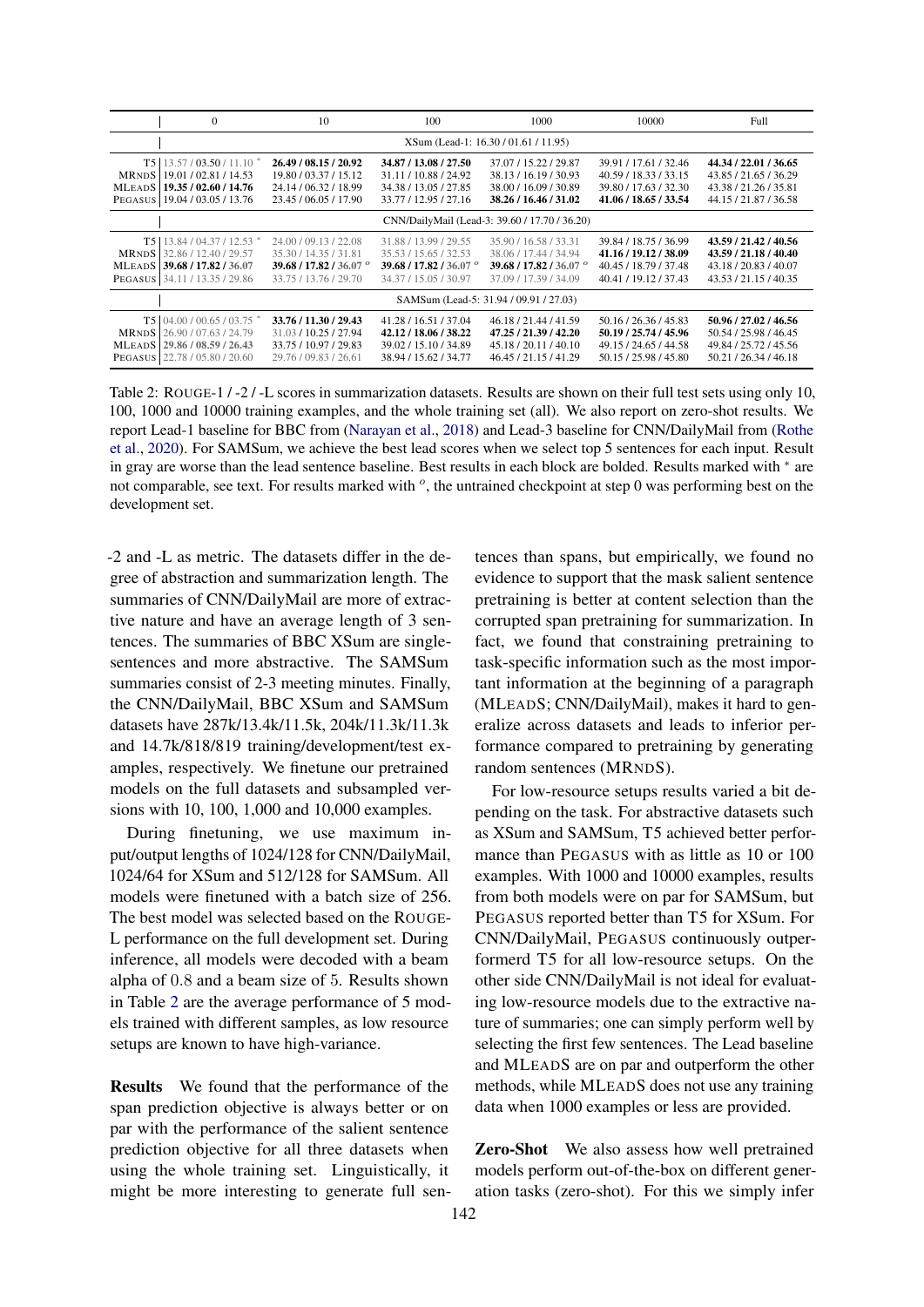<span id="page-3-0"></span>

Figure 1: Comparison of how models adapt to target lengths from zero-shot to low-resource cases. We plot the average summary lengths for different models. We report results on XSum, similar patterns were found on CNN/DailyMail and SAMSum.

on the test sets using different pretrained checkpoints without any finetuning. Results in Table [2](#page-2-0) are not surprising that the sentence-level pretraining in MRNDS, MLEADS and PEGASUS are better than T5 in producing well-formed summaries; also it is probably not fair to evaluate T5 for zero-shot summarization as T5 models are pretrained to generate masked spans and not full sentences.

Length comparisons It has been argued that ROUGE tends to prefer longer summaries, so we wanted to investigate if (a) model leverages this phenomenon and (b) if it is unfair to compare different pretraining methods trained on self-supervised targets with different length distributions. As depicted in Figure [1,](#page-3-0) for the zero-shot case we observe very different average lengths in predicted summaries for different models, with PEGASUS being closest to the target lengths. However, by 1000 training examples, all models start generating summaries of comparable lengths.

### 4 Grammatical Error Correction

We further investigate if our findings translate to other generation tasks. Here, we focus on the task of grammatical error correction, but also other important aspects of text generation show benefit from task specific pretraining and are still underexplored; e.g., improving evaluations [\(Sellam et al.,](#page-5-4) [2020\)](#page-5-4), factuality [\(Chen et al.,](#page-4-14) [2020\)](#page-4-14) or planning for grounded generation [\(Narayan et al.,](#page-4-4) [2021\)](#page-4-4).

Datasets and Eval Metrics For Grammatical Error Correction we fine-tune our pre-trained models on the FCE [\(Yannakoudakis et al.,](#page-5-5) [2011\)](#page-5-5) and W&I [\(Bryant et al.,](#page-4-15) [2019\)](#page-4-15) corpora. We evaluate on the standard benchmark of CoNLL-14, using CoNLL-13 as the development set. Reported numbers in

<span id="page-3-1"></span>

|                | 10    | 100   | 1000  | 10000 | all   |
|----------------|-------|-------|-------|-------|-------|
| T5             | 19.54 | 28.43 | 39.36 | 51.08 | 55.07 |
| <b>TEXTCOR</b> | 21.71 | 30.86 | 49.40 | 55.94 | 59.67 |
| <b>MRNDS</b>   | 03.78 | 03.78 | 03.78 | 31.24 | 39.63 |

Table 3:  $F_{0.5}$  scores on CoNLL-14 for the grammatical error correction task.

Table [3](#page-3-1) are  $F_{0.5}$  scores [\(Dahlmeier and Ng,](#page-4-16) [2012\)](#page-4-16) computed by the  $M^2$  scorer.<sup>[3](#page-3-2)</sup>

Results As shown in Table [3](#page-3-1) TEXTCOR outperforms T5 on all dataset sizes. The results also show that an unrelated task-specific pretraining objective hurts performance even when training on the full dataset. This is notable as for example the MRNDS pretraining is not that far of from a normal language model pretraining and should learn a reasonable amount about language and well formed sentences.

Zero Shot In contrast to summarization, no easy baseline exists for grammatical error correction. A simple copy baseline would give us a high word overlap like BLEU or ROUGE, but on our main metric  $F_{0.5}$  this only gets a score of 4.24. Our pretrained TEXTCOR model achieves an  $F_{0.5}$  score of 18.64, precision 40.94 and recall 5.87. The T5 model needs only 10 training examples to achieve the same  $F_{0.5}$  score (Table [3\)](#page-3-1). We hypothesize that zero shot performance of the TEXTCOR pretraining could be greatly improved by tuning the hyperparameters of the text corruption to better match distribution the CoNLL dev and test sets. However, this would limit the scope the pretrained model even further as this distribution would not translate to other datasets or related tasks, like correcting OCR (optical character recognition) or ASR (automatic speech recognition) errors.

### 5 Conclusion

We evaluated several pretraining techniques on two different text generation tasks, summarization and grammatical error correction. Our findings are that, while pretraining for summarization is very important, we found no evidence that task specific pretraining improved on common benchmarks for abstractive datasets, even in a low resource setting. On extractive datasets, task specific pretraining showed benefits but the results are below a sentence selection baseline, questioning the practical usefulness. Given the trend to larger neural network

<span id="page-3-2"></span><sup>3</sup> https://github.com/nusnlp/m2scorer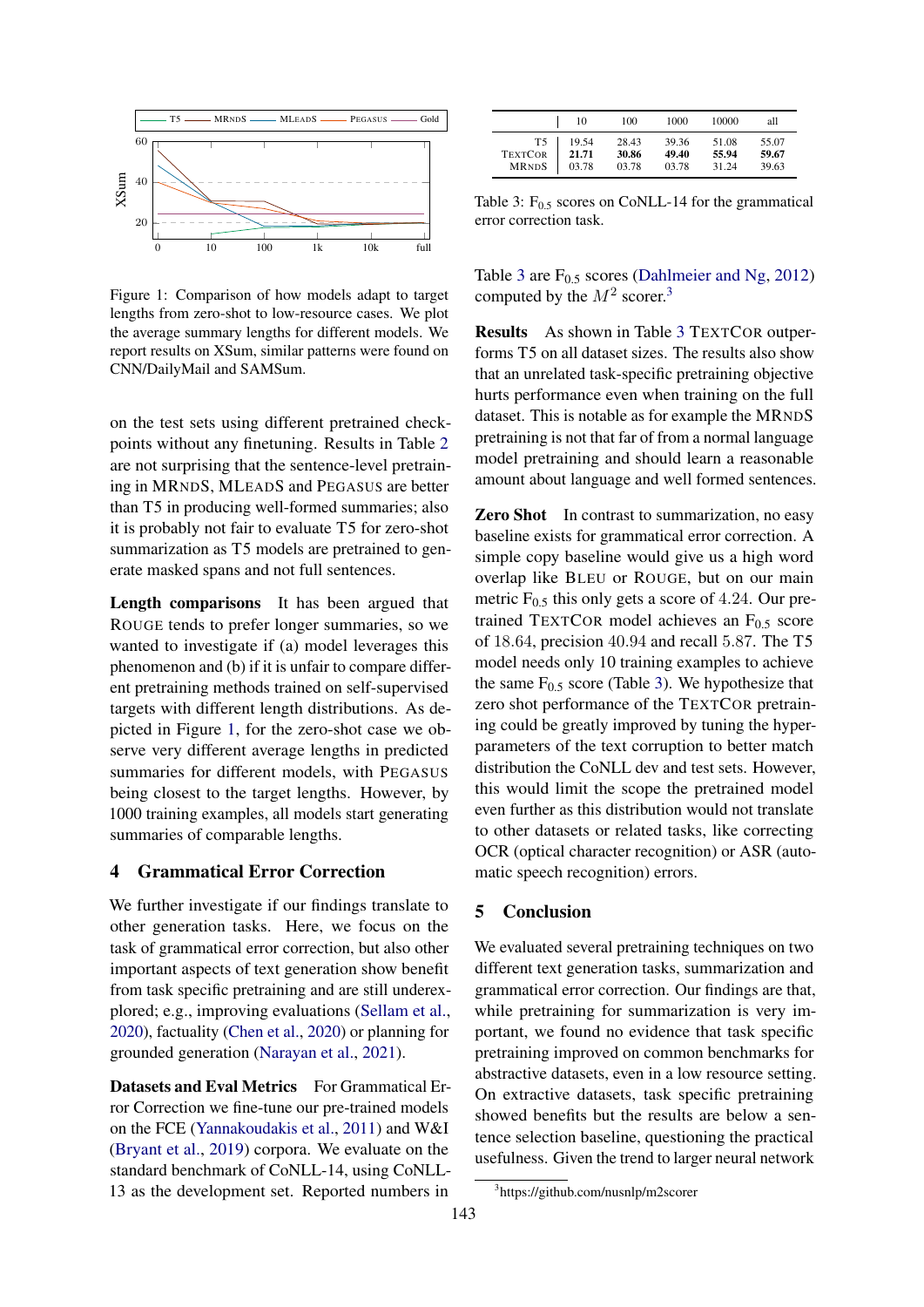models with significant costs to train them, we recommend to use a task agnostic pretraining regime. Corrupted span prediction is currently our most successful candidate, with state-of-the-art results on two investigated summarization benchmarks. But we are curious if even more flexible pretraining technique will emerge. For grammar error correction, task specific pretraining was showing superior performance, especially in a low resource setting. We therefore believe that, task-specific pretraining or prefinetuning can still be useful for important aspects of text generation.

#### Acknowledgments

We thank the reviewers and the area chair for their feedback. We would like to thank Yao Zhao, Dipanjan Das, Mohammad Saleh, Samer Hassan, and Slav Petrov for useful discussions.

#### References

- <span id="page-4-9"></span>Armen Aghajanyan, Anchit Gupta, Akshat Shrivastava, Xilun Chen, Luke Zettlemoyer, and Sonal Gupta. 2021. [Muppet: Massive multi-task representations](http://arxiv.org/abs/2101.11038) [with pre-finetuning.](http://arxiv.org/abs/2101.11038) *CoRR*, abs/2101.11038.
- <span id="page-4-15"></span>Christopher Bryant, Mariano Felice, Øistein E. Andersen, and Ted Briscoe. 2019. [The BEA-2019](https://doi.org/10.18653/v1/W19-4406) [shared task on grammatical error correction.](https://doi.org/10.18653/v1/W19-4406) In *Proceedings of the Fourteenth Workshop on Innovative Use of NLP for Building Educational Applications*, pages 52–75, Florence, Italy. Association for Computational Linguistics.
- <span id="page-4-14"></span>Wenhu Chen, Yu Su, Xifeng Yan, and William Yang Wang. 2020. [KGPT: Knowledge-grounded pre](https://doi.org/10.18653/v1/2020.emnlp-main.697)[training for data-to-text generation.](https://doi.org/10.18653/v1/2020.emnlp-main.697) In *Proceedings of the 2020 Conference on Empirical Methods in Natural Language Processing (EMNLP)*, pages 8635–8648, Online. Association for Computational Linguistics.
- <span id="page-4-16"></span>Daniel Dahlmeier and Hwee Tou Ng. 2012. [Better](https://www.aclweb.org/anthology/N12-1067) [evaluation for grammatical error correction.](https://www.aclweb.org/anthology/N12-1067) In *Proceedings of the 2012 Conference of the North American Chapter of the Association for Computational Linguistics: Human Language Technologies*, pages 568–572, Montréal, Canada. Association for Computational Linguistics.
- <span id="page-4-1"></span>Jacob Devlin, Ming-Wei Chang, Kenton Lee, and Kristina Toutanova. 2018. Bert: Pre-training of deep bidirectional transformers for language understanding. *arXiv preprint arXiv:1810.04805*.
- <span id="page-4-5"></span>Zi-Yi Dou, Pengfei Liu, Hiroaki Hayashi, Zhengbao Jiang, and Graham Neubig. 2020. Gsum: A general framework for guided neural abstractive summarization. *arXiv preprint arXiv:2010.08014*.
- <span id="page-4-12"></span>Bogdan Gliwa, Iwona Mochol, Maciej Biesek, and Aleksander Wawer. 2019. Samsum corpus: A human-annotated dialogue dataset for abstractive summarization. *arXiv preprint arXiv:1911.12237*.
- <span id="page-4-11"></span>Karl Moritz Hermann, Tomáš Kočiský, Edward Grefenstette, Lasse Espeholt, Will Kay, Mustafa Suleyman, and Phil Blunsom. 2015. Teaching machines to read and comprehend. In *Proceedings of the 28th International Conference on Neural Information Processing Systems - Volume 1*, NIPS'15, page 1693–1701, Cambridge, MA, USA. MIT Press.
- <span id="page-4-2"></span>Mike Lewis, Yinhan Liu, Naman Goyal, Marjan Ghazvininejad, Abdelrahman Mohamed, Omer Levy, Ves Stoyanov, and Luke Zettlemoyer. 2019. [Bart: Denoising sequence-to-sequence pre-training](http://arxiv.org/abs/1910.13461) [for natural language generation, translation, and](http://arxiv.org/abs/1910.13461) [comprehension.](http://arxiv.org/abs/1910.13461)
- <span id="page-4-7"></span>Chin-Yew Lin. 2004. [ROUGE: A package for auto](https://www.aclweb.org/anthology/W04-1013)[matic evaluation of summaries.](https://www.aclweb.org/anthology/W04-1013) In *Text Summarization Branches Out*, pages 74–81, Barcelona, Spain. Association for Computational Linguistics.
- <span id="page-4-10"></span>Jakub Náplava and Milan Straka. 2019. [Grammati](https://doi.org/10.18653/v1/D19-5545)[cal error correction in low-resource scenarios.](https://doi.org/10.18653/v1/D19-5545) In *Proceedings of the 5th Workshop on Noisy Usergenerated Text (W-NUT 2019)*, pages 346–356, Hong Kong, China. Association for Computational Linguistics.
- <span id="page-4-8"></span>Shashi Narayan, Shay B. Cohen, and Mirella Lapata. 2018. [Don't give me the details, just the summary!](https://doi.org/10.18653/v1/D18-1206) [topic-aware convolutional neural networks for ex](https://doi.org/10.18653/v1/D18-1206)[treme summarization.](https://doi.org/10.18653/v1/D18-1206) In *Proceedings of the 2018 Conference on Empirical Methods in Natural Language Processing*, pages 1797–1807, Brussels, Belgium. Association for Computational Linguistics.
- <span id="page-4-4"></span>Shashi Narayan, Yao Zhao, Joshua Maynez, Gonçalo Simões, Vitaly Nikolaev, and Ryan T. McDonald. 2021. [Planning with learned entity prompts for ab](https://arxiv.org/abs/2104.07606)[stractive summarization.](https://arxiv.org/abs/2104.07606) *CoRR*, abs/2104.07606, To appear in TACL.
- <span id="page-4-3"></span>Alec Radford, Jeffrey Wu, Rewon Child, David Luan, Dario Amodei, and Ilya Sutskever. 2019. Language models are unsupervised multitask learners. *OpenAI blog*, 1(8):9.
- <span id="page-4-0"></span>Colin Raffel, Noam Shazeer, Adam Roberts, Katherine Lee, Sharan Narang, Michael Matena, Yanqi Zhou, Wei Li, and Peter J Liu. 2019. Exploring the limits of transfer learning with a unified text-to-text transformer. *arXiv preprint arXiv:1910.10683*.
- <span id="page-4-6"></span>Tobias Rohde, Xiaoxia Wu, and Yinhan Liu. 2021. Hierarchical learning for generation with long source sequences. *arXiv preprint arXiv:2104.07545*.
- <span id="page-4-13"></span>Sascha Rothe, Shashi Narayan, and Aliaksei Severyn. 2020. [Leveraging pre-trained checkpoints for se](https://doi.org/10.1162/tacl_a_00313)[quence generation tasks.](https://doi.org/10.1162/tacl_a_00313) *Transactions of the Association for Computational Linguistics*, 8:264–280.